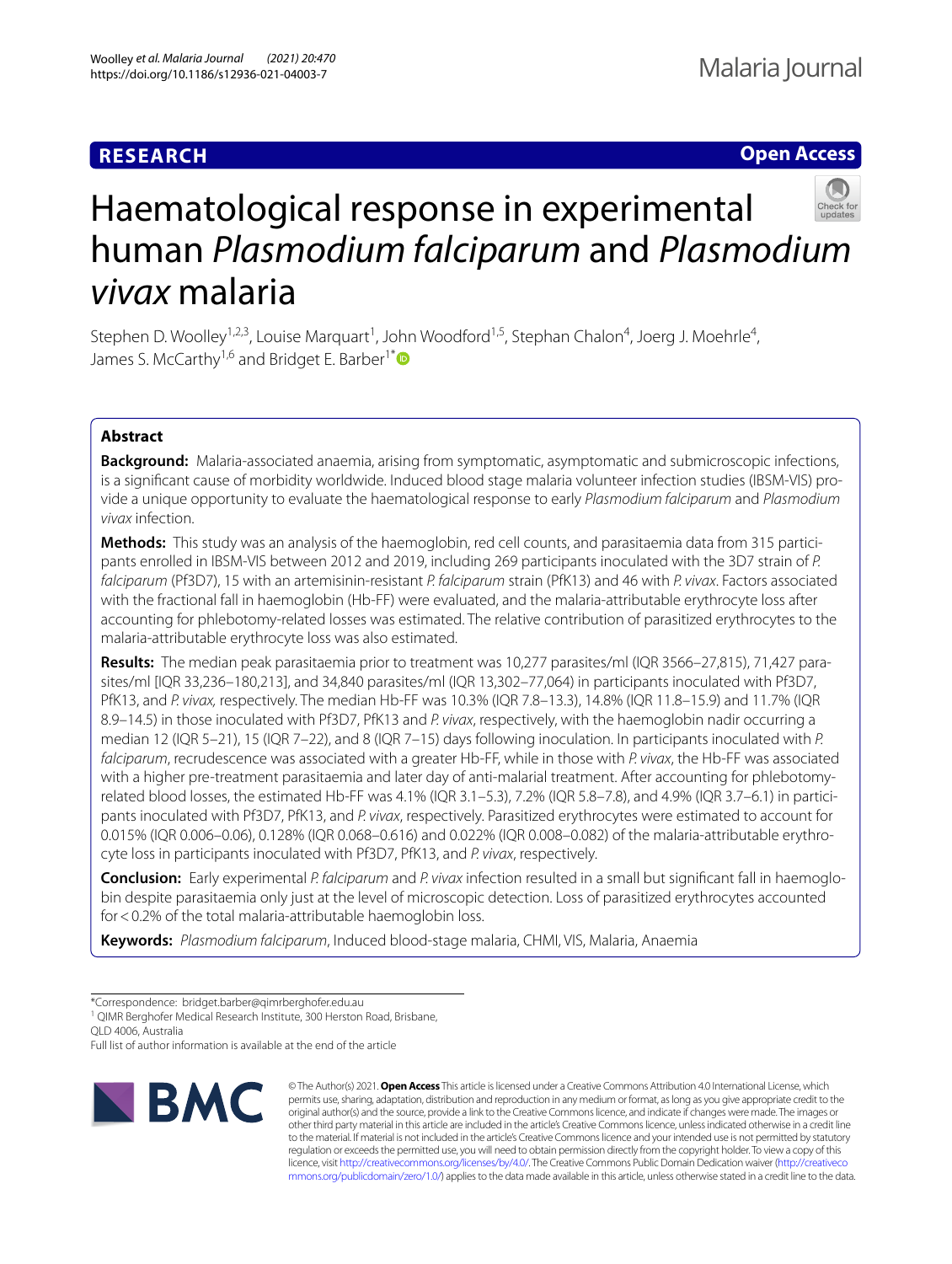#### **Background**

Malaria remains a major cause of mortality and morbidity worldwide, with 229 million cases and 409,000 reported deaths in 2019 [\[1](#page-11-0)]. Furthermore, it is likely that the disruption of services due to the current COVID-19 pandemic may signifcantly increase the number of malaria cases and malaria deaths [[2\]](#page-11-1). Malaria-associated anaemia is one of the most important complications of malaria [\[3](#page-11-2)[–9\]](#page-11-3). Hospital-based studies have demonstrated that severe anaemia can occur in patients infected with *Plasmodium falciparum*, *Plasmodium vivax* and *Plasmodium malariae*, and in all three species increases the risk of death [[3\]](#page-11-2). More recently, cross-sectional community surveys have demonstrated that asymptomatic and submicroscopic infections are also associated with a high risk of anaemia, contributing signifcantly to the overall burden of malaria-associated anaemia [\[10](#page-11-4), [11](#page-11-5)].

Malaria-associated anaemia is multi-factorial. Although occurring in part due to the rupture of parasitized red blood cells (RBCs), the major contributor to malaria is the loss of unparasitized RBCs, with previous studies estimating that the ratio of the loss of parasitized to unparasitized RBCs is 1:8 in *P. falciparum* [\[12](#page-11-6), [13\]](#page-11-7) and 1:34 in *P. vivax* [[14](#page-11-8)]*.* Potential contributors to this loss of unparasitized cells include increased free radical damage [[15\]](#page-11-9), the loss of erythrocyte surface complement regulatory proteins [[16](#page-11-10)] and the production of anti-phosphatidylserine antibodies [[17\]](#page-11-11). Dyserythropoiesis caused by bone marrow suppression secondary to the direct efects of the parasites as well as the effect of cytokines  $[18–21]$  $[18–21]$  $[18–21]$  $[18–21]$ , and infammation-induced iron defciency [[22](#page-11-14)], are other key contributors to malaria-associated anaemia. Shortened red cell lifespan following artesunate therapy [[23](#page-11-15)] may also be contributory.

The induced blood-stage malaria (IBSM) volunteer infection model developed at QIMR Berghofer in 1995 has recently assumed a key role in anti-malarial drug development [\[24\]](#page-11-16). To date, over 400 participants have been enrolled in these studies at QIMR Berghofer, including 342 inoculated with the fully sensitive *P. falciparum* 3D7 strain, 15 with the K13 artemisinin resistant stain, and 46 with *P. vivax*. In these studies, parasitaemia is closely monitored with a highly sensitive quantitative PCR targeting the 18S rRNA gene, and frequent blood sampling occurs to monitor haematological parameters throughout the course of infection. Therefore, these studies provide a unique opportunity to investigate the haematological response that occurs in early *P. falciparum* and *P. vivax* blood-stage infection.

In this study, haematology data from 26 IBSM volunteer infection studies undertaken at QIMR Berghofer over the last ten years were analysed, in order to describe the haematological response to *P. falciparum* and *P. vivax* infection, and to evaluate factors associated with the fractional fall in haemoglobin. The haematological and parasitaemia data were also used to estimate the relative contribution of the loss of parasitized and unparasitized cells to the total malaria-attributable haemoglobin loss.

#### **Methods**

#### **Study design and participants**

Data were retrieved from the records of 315 participants enrolled in 26 IBSM studies conducted at QIMR Berghofer between 20[1](#page-10-0)2 and 2019 (Additional file 1: Table S1). Details of these studies have been published previously [[25](#page-11-17)[–47](#page-12-0)]. In brief, malaria-naïve participants were included if they were aged 18–55 years, had no signifcant co-morbidities or concurrent illness, and had haematology and biochemistry results at baseline that were within the protocol specifed range. Participants were inoculated (day 0) with red blood cells parasitized with either *P. falciparum* 3D7 (Pf3D7; n=254), an artemisinin-resistant strain of *P. falciparum* with a defned mutation on the K13 propeller gene (PfK13;  $n=15$ ), or *P. vivax* (n=46)*.* Parasitaemia was closely monitored at specifed time-points throughout the studies by quantitative PCR (qPCR) targeting the species specifc 18S ribosomal ribonucleic (rRNA) gene  $[48]$  $[48]$  $[48]$ . The studies involved evaluation of 18 diferent investigational antimalarial drugs, either alone or in combination (Additional fle [1](#page-10-0): Table S1). The day on which antimalarial treatment was administered ranged from day 7 to 8 for Pf3D7, day 9 for PfK13 and day 8 to 14 for *P. vivax*. For many of the studies, a sub-curative dose of the investigational drug was administered, resulting in recrudescence of parasitaemia to facilitate calculation of the drug minimum inhibitory concentrations. In all studies, participants were treated with a registered anti-malarial drug, typically artemetherlumefantrine, either at the time of recrudescence, or at the end of the study if recrudescence did not occur.

All studies were conducted in accordance with the Declaration of Helsinki and the International Committee of Harmonization Good Clinical Practice guidelines. Ethical approval for all studies was granted by the Human Research Ethics Committee at QIMR Berghofer. All participants provided informed written consent.

#### **Haematology measurements**

Blood was taken for standard haematology laboratory testing during screening, prior to inoculation, prior to antimalarial treatment, and then at protocol defned time-points throughout the study. The maximum volume of blood taken within a 30-day period was 400 mL. For the purposes of analysis, baseline haemoglobin was defned as the last value prior to inoculation. Nadir haemoglobin was defned as the lowest haemoglobin from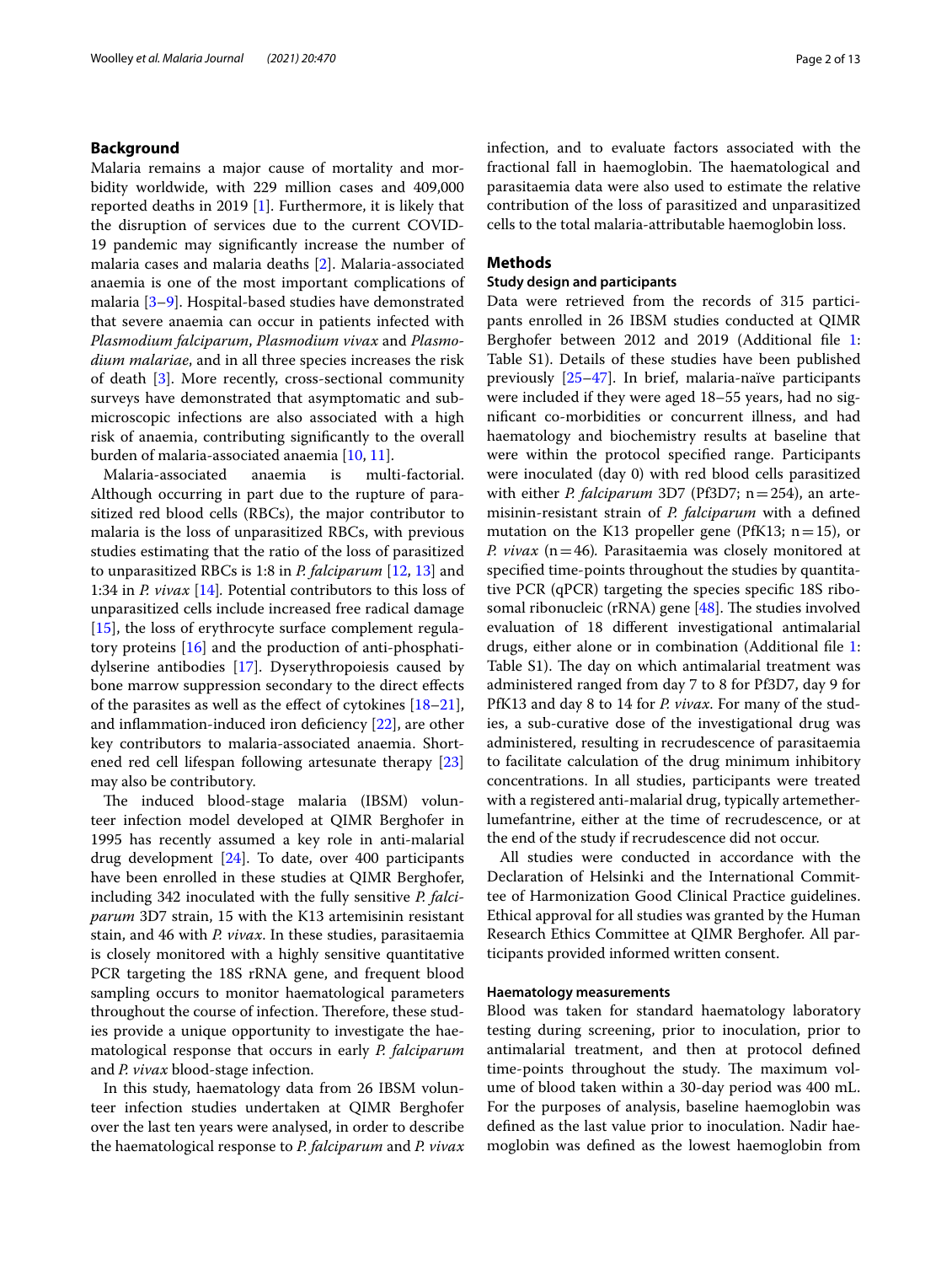the day of frst antimalarial treatment (termed 'day of treatment') onwards. The fractional fall in haemoglobin was the diference between baseline and nadir haemoglobin as a percentage of the baseline haemoglobin. The day of haemoglobin normalization was defned as the earliest day post-treatment at which the haemoglobin was equal to or greater than the baseline haemoglobin. The reticulocyte diference was defned as the diference between the baseline reticulocyte count prior to inoculation (day-1) and the fnal reticulocyte count at the end of study.

#### **Statistical analysis**

Data was analysed using Stata V.16.0 and GraphPad Prism V.8.1. For categorical variables the number and frequency (%) were reported, and diferences between groups compared using Pearson Chi-squared test or Fisher's exact test. For normally distributed continuous variables the mean and standard deviation (SD) were reported and diferences between groups were compared using the Student's t-test or analysis of variance (ANOVA). Nonnormally distributed continuous variables were summarized using the median and interquartile range (IQR) and diferences between groups were compared using the Mann–Whitney and Kruskal–Wallis tests. The Wilcoxon signed-rank test was used to compare haemoglobin at baseline with haemoglobin at later time-points. In participants inoculated with *P. vivax*, the diferences in haemoglobin parameters between those treated with artemether/lumefantrine and those treated with other drugs were compared using the non-parametric Dunn's multiple comparison test. Correlations between parasitaemia and haematological parameters were evaluated using either Pearson's or Spearman's correlation, depending on distribution.

Parasitaemia parameters evaluated included the  $log_{10}$ transformed pre-treatment peak parasitaemia ( $PP_{Pre}$ ), peak parasitaemia (PP; the highest parasitaemia within 24 h of treatment), and the pre-treatment total parasite burden (TPB<sub>Pre</sub>). The TPB<sub>Pre</sub> was determined using the area under curve (AUC) of the non-transformed 18S qPCR data from day 4 until the time of treatment. For *P. falciparum*, the TPB<sub>Pre</sub> incorporated an adjustment to account for sequestered parasites, assumed to be approximately 25% of the total parasite burden at any given timepoint [\[49](#page-12-2)]. Linear regression analysis was used to evaluate the association between  $TPB<sub>Pre</sub>$  or  $PP<sub>Pre</sub>$  and the haematology parameters, adjusting for day of treatment and/or drug treatment. The parasite multiplication rates (PMR) and parasite reduction rates (PRR) were calculated as previously described [\[50](#page-12-3), [51\]](#page-12-4). Parasite recrudescence was defined as a parasitaemia increase by  $>1000$ parasites/mL occurring more than 2 days post-treatment.

For each participant, the total erythrocyte loss was calculated by subtracting the red cell count (RCC) at the day of haemoglobin nadir from the baseline RCC. The malaria-attributable loss was then calculated by subtracting the estimated phlebotomy-related erythrocyte loss from the total erythrocyte loss. For this calculation, the individual total blood volume was calculated using Nadler's method [\[52](#page-12-5)], with the phlebotomy-related erythrocyte loss estimated by multiplying the participant's baseline RCC ( $\times$  10<sup>12</sup>/L) by the estimated total phlebotomy blood volume from inoculation until the median day of haemoglobin nadir (total 0.19 L/ total blood volume). To calculate the loss of parasitized RBCs as a proportion of the malaria-attributable erythrocyte loss, the  $TPB_{p_{re}}$ (parasites per mL) was divided by the malaria-attributable erythrocyte loss (see Additional fle [1](#page-10-0) for calculations). This calculation assumes that every parasitized erythrocyte is singly infected [[53\]](#page-12-6) and, therefore, the  $TPB<sub>Pre</sub>$  is equal to the number of parasitized erythrocytes lost. The use of  $TPB<sub>Pre</sub>$  also assumes that parasite replication does not continue after treatment.

#### **Results**

#### **Participant's demographics**

The median ages of participants inoculated with Pf3D7  $(n=254)$ , PfK13  $(n=15)$  and *P. vivax*  $(n=46)$  were 24 (IQR 22–28), 23 (IQR 21–27) and 24 (IQR 21–31) years, respectively. The majority of participants in all three groups were male (73% in Pf3D7, 60% in PfK13 and 65% in *P. vivax*).

#### **Parasitaemia**

The overall median  $PP_{pre}$  for participants inoculated with *P. falciparum* was 10,277 (IQR 3566–27,815) parasites/ mL (Table [1](#page-3-0)). This was higher in participants inoculated with PfK13 (71,427 [IQR 33,236–180,218] parasites/ mL) compared to Pf3D7 (9,008 [IQR 3341–21,798] parasites/mL;  $p < 0.0001$ ), possibly due to the PfK13 participants being treated later (day 9) than those inoculated with Pf3D7 (day 7 or 8). The median PP in the *P. falciparum* group was 20,218 (IQR 8350–55,570) parasites/ mL, which was again higher in the PfK13 group (132,160 [IQR 69,160–309,057 parasites/mL]) compared to the 3D7 group (18,240 [IQR 7,901–49,995] parasites/ml; p<0.0001). For participants inoculated with *P. vivax* the median PP<sub>Pre</sub> was 34,840 (IQR 13,302-77,064) parasites/ mL, and the PP 53,696 (IQR 15,934–102,635) parasites/ mL, with both these values being signifcantly higher than those inoculated with *P. falciparum* (p<0.001 for both comparisons). Recrudescence occurred in 96/269 (36%) participants in the *P. falciparum* group (15/15 [100%] in PfK13 and 84/254 [33%] in Pf 3D7), and 7/46 (15%) in the *P. vivax* group.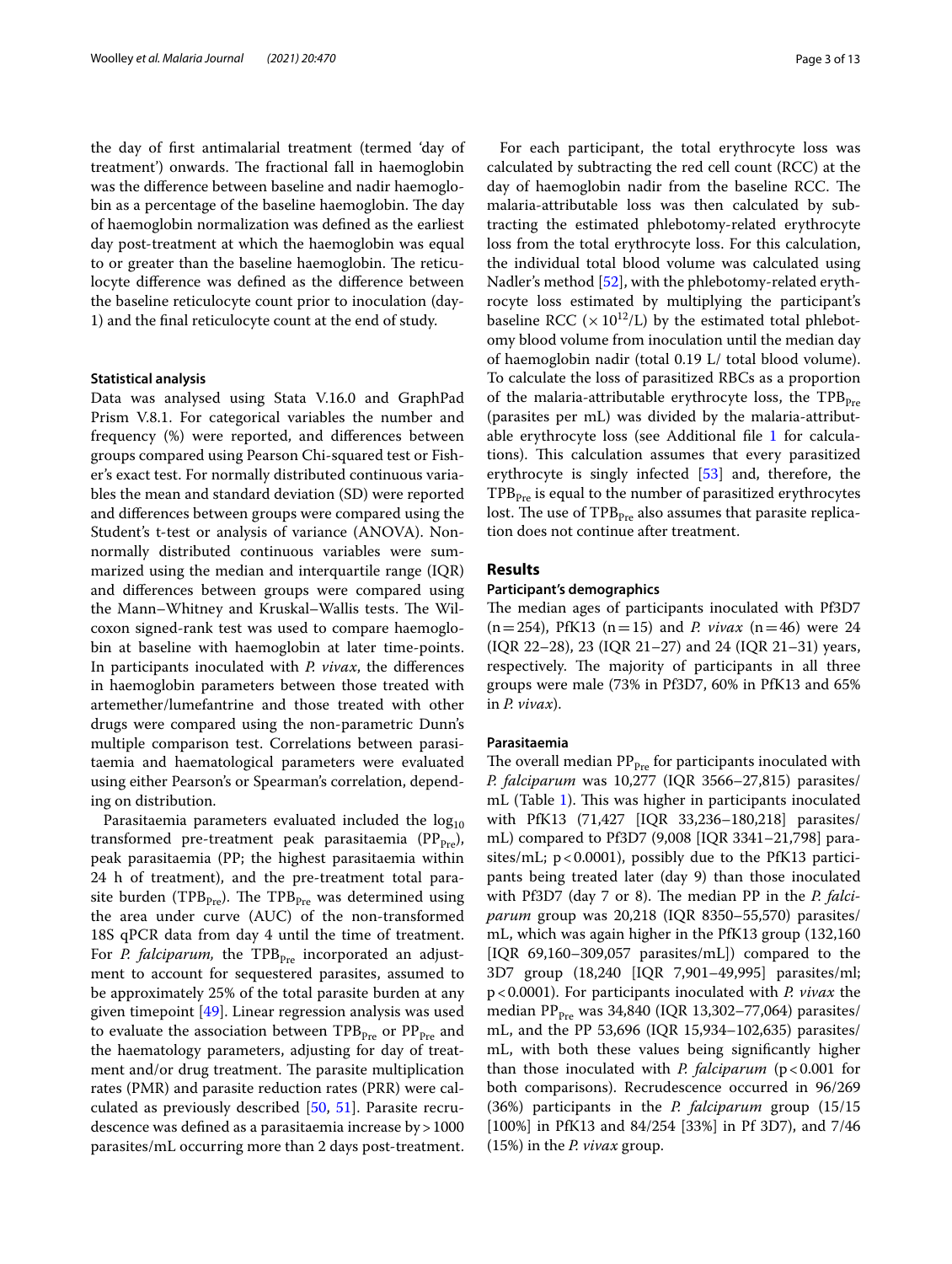|                                                                              |                                            | Pf all $(n = 269)$ Pf 3D7 $(n = 254)$ Pf K13 $(n = 15)$ |                                                    | P. vivax ( $n = 46$ )          | P-value<br>(3D7 vs K13) | P-value<br>(Pf all vs<br>P. vivax) |
|------------------------------------------------------------------------------|--------------------------------------------|---------------------------------------------------------|----------------------------------------------------|--------------------------------|-------------------------|------------------------------------|
| Age, Years (Median, IQR)                                                     | 24<br>$(22 - 28)$                          | 24<br>$(22 - 28)$                                       | 23<br>$(21 - 27)$                                  | 24<br>$(21 - 31)$              | 0.38                    | 0.87                               |
| Male Sex, n (%)                                                              | 197 (73)                                   | 188 (74)                                                | 9(60)                                              | 30(65)                         | 0.23                    | 0.26                               |
| PP <sub>Pres</sub> Parasites/mL (Median, IQR)                                | 10.277<br>$(3566 - 27, 815)$               | 9.008<br>$(3341 - 21,798)$                              | 71,427<br>$(33,327-180,218)$                       | 34,840<br>$(13,302 - 77,064)$  | < 0.0001                | < 0.0001                           |
| PP, Parasites/mL (Median, IQR)                                               | 20,218<br>$(8350 - 55,570)$                | 18,240<br>$(7901 - 49,995)$                             | 132.160<br>$(69, 160 - 309, 057)$                  | 53,696<br>$(15,934 - 102,635)$ | < 0.0001                | 0.0006                             |
| TPB <sub>pre</sub> , Parasites/mL (Median, IQR)                              | 30,223 <sup>a</sup><br>$(14,320 - 90,970)$ | 28.366 <sup>a</sup><br>$(12,637 - 75,571)$              | 410.274 <sup>a</sup><br>$(166, 853 - 1, 106, 184)$ | 31.345<br>$(12,264 - 67,516)$  | < 0.0001                | 0.38                               |
| PRR (Median, IQR)                                                            | 0.058<br>$(0.045 - 0.081)$                 | 0.060<br>$(0.045 - 0.082)$                              | 0.051<br>$(0.045 - 0.055)$                         | 0.055<br>$(0.048 - 0.068)$     | 0.040                   | 0.37                               |
| Baseline Hb, g/L (Median, IQR)                                               | 149<br>$(139 - 156)$                       | 149<br>$(141 - 156)$                                    | 145<br>$(136 - 153)$                               | 147<br>$(139 - 158)$           | 0.27                    | 0.74                               |
| Day of Treatment Hb, g/L (Mean, SD)                                          | 139<br>(12.09)                             | 140<br>(11.81)                                          | 136<br>(16.11)                                     | 140<br>(12.61)                 | 0.22                    | 0.57                               |
| Nadir Hb, g/L (Median, IQR)                                                  | 132<br>$(123 - 140)$                       | 132<br>$(123 - 140)$                                    | 127<br>$(110 - 135)$                               | 129<br>$(121 - 140)$           | 0.024                   | 0.22                               |
| Hb Fractional Fall, % (Median, IQR)                                          | 10.6<br>$(7.9 - 13.8)$                     | 10.3<br>$(7.8 - 13.3)$                                  | 14.8<br>$(11.8 - 15.9)$                            | 11.7<br>$(8.9 - 14.5)$         | 0.001                   | 0.07                               |
| Day Post Treatment of Hb Nadir (Median, IQR)                                 | 12<br>$(5-21)$                             | 12<br>$(5-21)$                                          | 15<br>$(7-22)$                                     | 8<br>$(7-15)$                  | 0.66                    | 0.11                               |
| Day Post Treatment of return to baseline Hb<br>(Median, IQR)                 | 28 <sup>b</sup><br>$(22 - 37)$             | 28 <sup>b</sup><br>$(22 - 37)$                          | C                                                  | 20<br>$(18 - 25)$              | $\subset$               | < 0.0001                           |
| % Contribution of pre-treatment Hb drop to<br>total drop in Hb (Median, IQR) | 55<br>$(23 - 78)$                          | 55<br>$(24 - 78)$                                       | 40<br>$(11 - 76)$                                  | 45<br>$(27 - 56)$              | 0.45                    | 0.020                              |
| Baseline reticulocyte count, 10 <sup>9</sup> /L (Median,<br>IQR)             | $55^d$<br>$(44 - 68)$                      | 54 <sup>d</sup><br>$(43 - 68)$                          | 58<br>$(49 - 76)$                                  | 58<br>$(46 - 74)$              | 0.33                    | 0.34                               |

#### <span id="page-3-0"></span>**Table 1** Summary of haematology and parasite data

n-number of participants; IQR- interquartile range; PP- peak parasitaemia; PP<sub>Pre</sub>- pre-treatment peak parasitaemia; TPB<sub>Pre</sub>- pre-treatment total parasite burden, determined using the AUC of the 18S qPCR data from day 4 until the time of treatment; PRR- parasite reduction ratio

84 (66–100)

20 (10–33)

66 d (53–89)

11 <sup>g</sup>  $(1-27)$ 

<sup>a</sup> The TPB<sub>p</sub> The TPB<sub>Pre</sub> for the *P. falciparum* groups has been adjusted by a factor of 25% to account for sequestered parasites [\[50](#page-12-3)]; <sup>b</sup>Pf all n = 267 and Pf3D7 n = 252 due to 2 participants not reaching haemoglobin baseline; <sup>c</sup>none of the PfK13 participants' haemoglobin returned to baseline; <sup>d</sup>Pf all n = 254 and Pf3D7 n = 239; <sup>e</sup>n = 44;<br><sup>f</sup>n = 246; <sup>9</sup>n = 231; Mann–Whitney test used unless o  $\ln$   $=$  246;  $\ln$   $=$  231; Mann–Whitney test used unless otherwise stated

#### **Fall in haemoglobin following inoculation with** *P. falciparum* **and** *P. vivax*

Maximum post-treatment reticulocyte count,

Reticulocyte difference, 10<sup>9</sup>/L (Median, IQR) 12<sup>f</sup>

109 /L (Median, IQR)

In all participants inoculated with *P. falciparum*, the median haemoglobin fell from a baseline of 149 (IQR 139–156) g/L to a nadir of 132 (IQR 123–140) g/L, representing a median fall of 17 g/L and a fractional fall of  $10.6\%$  (IQR 7.9–13.8%) (Table [1\)](#page-3-0). The fall in haemoglobin prior to anti-malarial treatment accounted for a median 55% (IQR 23-78%) of the total fall. The haemoglobin nadir occurred a median of 12 (IQR 5–21) days post treatment and returned to baseline a median of 28 (IQR 22–37) days post treatment.

68d (54–90)

(3–28)

There was no significant difference between the median baseline haemoglobin between participants inoculated with Pf3D7 (149 g/L [IQR 141–156]) and those inoculated with PfK13 (145  $g/L$  [IQR 136-153];  $p=0.27$ ). In participants with PfK13, the haemoglobin fell by a median 18 (IQR 12–23) g/L compared to 17 (IQR 11–20) g/L in the Pf3D7 group, representing a median fractional fall of 14.8% (IQR 11.8—15.9%), compared to 10.3% (IQR 7.8–13.3%) in the 3D7 group  $(p=0.001)$  $(p=0.001)$  $(p=0.001)$  (Fig. 1). The day of haemoglobin nadir occurred a median of 15 (IQR 7–22) days post treatment in those inoculated with PfK13 compared 12 (IQR 5–21) days in those inoculated with Pf3D7 ( $p=0.66$ ). In participants inoculated with the Pf3D7, the haemoglobin returned to baseline a median 28 (IQR 22–37) days post-treatment, while in the PfK13 group, the

72 e (58–89)

13 e  $(4-23)$  **0.048** 0.29

**0.049** 0.99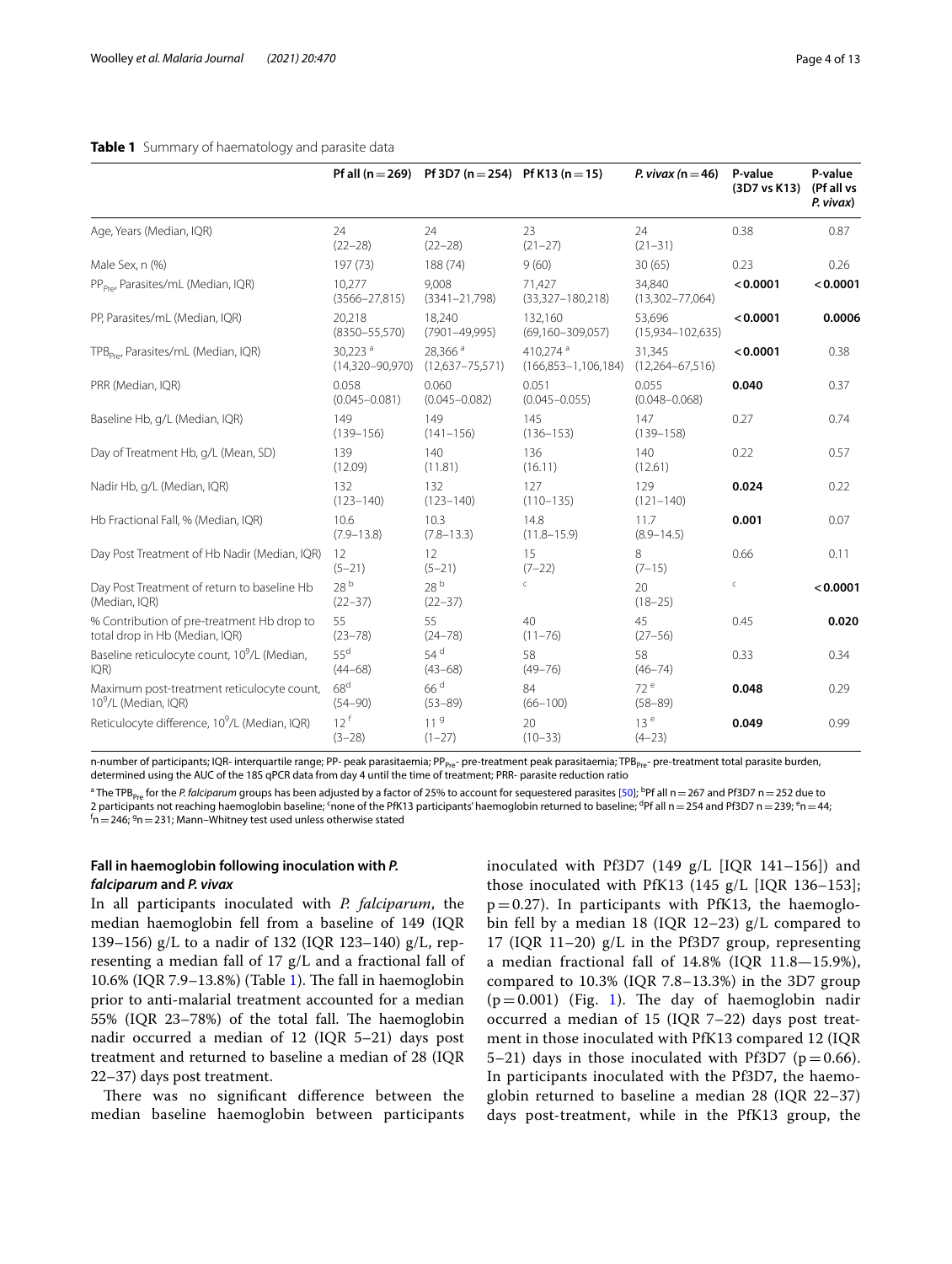

<span id="page-4-0"></span>haemoglobin did not recover to baseline levels prior to the end of study in any of the 15 participants (Table [1\)](#page-3-0).

In participants inoculated with *P. vivax*, the haemoglobin fell from a median of 147 (IQR 139—158) g/L to 129 (IQR 121–140) g/L, with a total median fall of 18 (IQR 14–21) g/L and a median fractional fall of 11.7% (IQR 8.9–14.5), which compared to 10.6% (IQR 7.9–13.8) in the *P. falciparum group* ( $p = 0.07$ ). The median fall in haemoglobin prior to treatment contributed to 45% (IQR  $27-56$ ) of the total fall. The haemoglobin nadir occurred a median of 8 (IQR 7–15) days following treatment and returned to baseline levels a median of 20 (IQR 18–25) days following treatment.

#### **Factors infuencing fall in haemoglobin** *Recrudescence*

In participants inoculated with *P. falciparum*, 99 (37%) participants who recrudesced had a fractional fall in haemoglobin of  $12.0\%$  (IQR  $8.1-15.2$ ; n=99), compared to 10.2% (IQR 7.7–12.8;  $n=170$ ) in those who did not  $(p=0.006)$ . In the *P. vivax* group, the median haemoglobin fractional fall was similar in those who recrudesced

(11.8% [IQR 8.7–16.4];  $n=7$ ) compared to those who did not (11.7% [IQR 8.8–14.5; n=39]; p=0.95).

#### *Age, sex and day of treatment*

In the *P. falciparum* participants, there was no signifcant diference observed in the haemoglobin nadir or fractional fall in haemoglobin between age groups (Additional fle [1:](#page-10-0) Table S4). In participants inoculated with *P. vivax*, a trend was observed towards a greater fractional fall of haemoglobin in the older age group (median 13.6% [IQR 10.8–14.6; n=21] *vs* 10.5% [IQR 8.5–14.0; n=25];  $p=0.09$ ) (Additional file [1:](#page-10-0) Table S5), although this was not statistically signifcant.

Gender had no efect on the fractional fall in haemoglobin across all three species. Females had a lower median baseline haemoglobin than males (134 g/L [IQR 127–138; n=88] vs 153 g/L [IQR 147–158; n=227];  $N=315$ ; p<0.0001) as well as a lower haemoglobin nadir  $(117 \text{ g/L}$  [IQR 111–123; n = 88] vs 136 g/L [IQR 130–142;  $n=227$ ]; N = 315; p < 0.0001).

In participants inoculated with Pf3D7, the day of treatment did not have any signifcant impact on the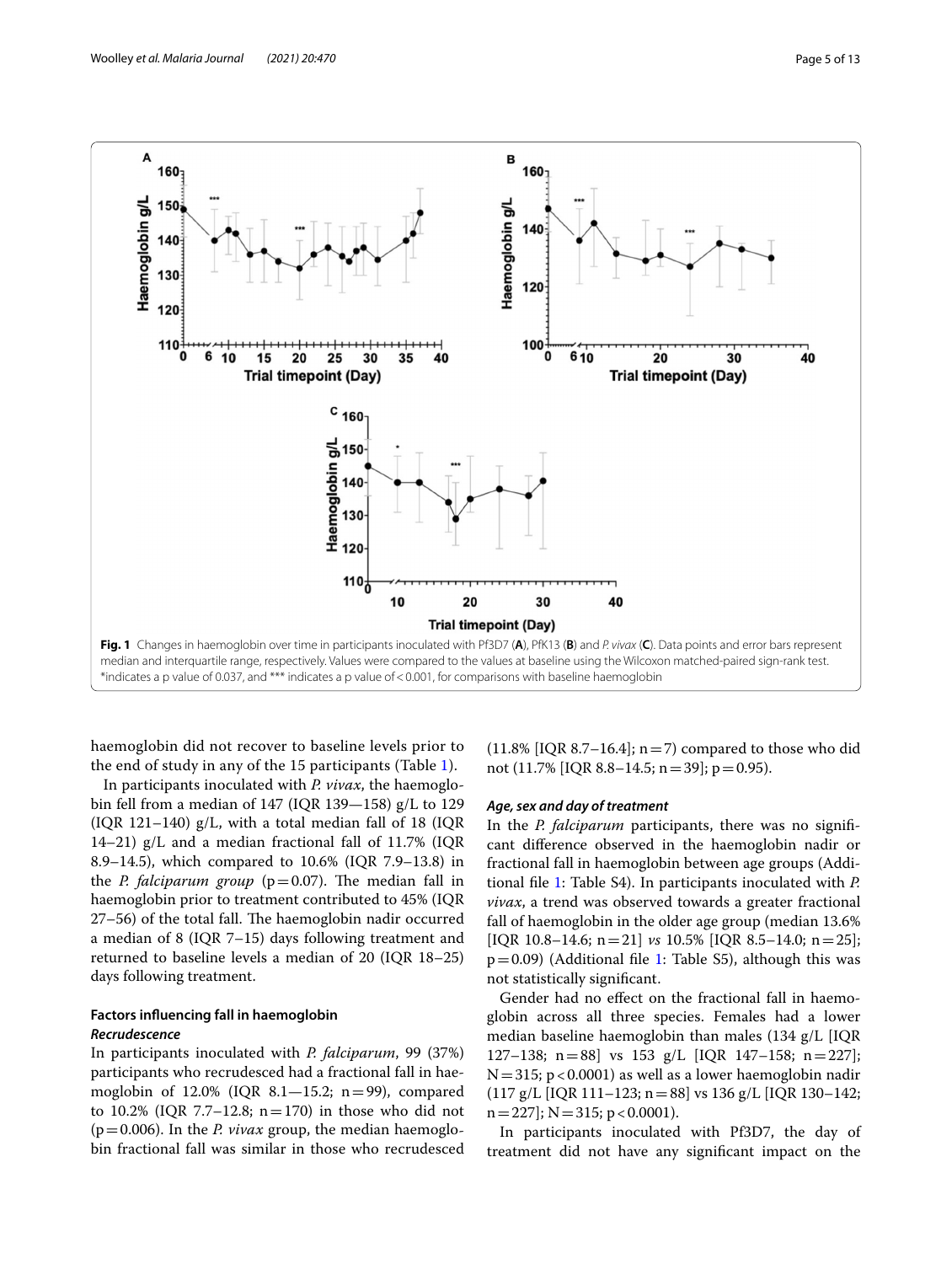haematology parameters (Additional file [1](#page-10-0): Table S6). However, for participants inoculated with *P. vivax*, where day of treatment was more variable, the median haemoglobin nadir was lower in participants treated on Day 10–14 (129  $g/L$  [120–137]; n=36), compared to those treated on Day 8 (140 g/L [133–144]; n = 10; p = 0.049). The median fractional fall in haemoglobin was also greater in those treated at Day 10–14 (12.4% [IQR 9.7– 14.6]), compared to those treated on Day 8 (8.8% [IQR 7.2–11.7];  $p = 0.030$  (Additional file [1:](#page-10-0) Table S7). All participants in the PfK13 were treated on Day 9.

#### *Drugs*

There were sixteen single or combination drugs assessed in the Pf3D7 participants (Table [2](#page-5-0)). However, substantial heterogeneity existed among these studies, precluding statistical analysis of drug efect on the fractional fall in haemoglobin. In particular, treatment was administered on day 7 in 10 studies, and on day 8 in 10 studies. The end of study (EOS) also varied, from Day 36 in the ZY-19489 study to Day 50 in the M5717 study. Recrudescence occurred more frequently in the ACT-451840 (7/8 participants) and SJ733 (6/16 participants) studies compared to the ferroquine study where no individuals recrudesced. Although statistical analysis was not performed, fractional falls in haemoglobin were numerically lowest in those treated with griseofulvin (8.5% [IQR 6.8– 9.3;  $n=3$ ]), and highest in those treated with MMV048  $(11.4\%$  [IQR 8.4-14.2; n = 13) (Fig. [2](#page-6-0)).

Participants inoculated with *P. vivax* were treated with either chloroquine (n=24), artefenomel (n=8) or artemether/lumefantrine  $(n=14)$ , with no significant diferences in the haemoglobin parameters observed between treatment groups (Additional fle [1](#page-10-0): Table S8). The PfK13 participants were all administered artesunate as the investigational medical product.

There was no correlation between speed of parasite killing (PRR) and fractional fall of haemoglobin in the overall *P. falciparum* and *P. vivax* groups (Additional file [1:](#page-10-0) Table  $S9$ ). There was however a strong inverse

<span id="page-5-0"></span>**Table 2** Haemoglobin parameters in participants inoculated with Pf 3D7 who did not recrudesce, according to drug treatment

| Pf3D7 ( $n = 168$ )<br>Drugs (n) | Nadir, g/L<br>(median, IQR) | <b>Fractional Fall</b><br>(%, median, IQR) | Day post<br>treatment of Hb<br><b>Nadir</b><br>(median, IQR) |
|----------------------------------|-----------------------------|--------------------------------------------|--------------------------------------------------------------|
| ACT-451840 (1)                   | 136                         | 9.33                                       | 9                                                            |
| DSM265 (12)                      | 135                         | 10.9                                       | 21                                                           |
|                                  | $(130 - 141)$               | $(10.4 - 12.9)$                            | $(14 - 23)$                                                  |
| DSM265 + Artefenomel (7)         | 115                         | 10.6                                       | 21                                                           |
|                                  | $(114 - 139)$               | $(6.1 - 11.6)$                             | $(20 - 28)$                                                  |
| Ferroquine (8)                   | 129                         | 11.3                                       | 20                                                           |
|                                  | $(118 - 133)$               | $(9.3 - 12.8)$                             | $(18 - 21)$                                                  |
| Griseofulvin (3)                 | 140                         | 8.5                                        | 11                                                           |
|                                  | $(136 - 146)$               | $(6.8 - 9.3)$                              | $(4 - 20)$                                                   |
| Cipargamin (4)                   | 139                         | 10.0                                       | 20                                                           |
|                                  | $(133 - 144)$               | $(8.0 - 13.0)$                             | $(12 - 23)$                                                  |
| M5717 (20)                       | 136                         | 10.6                                       | 10                                                           |
|                                  | $(132 - 142)$               | $(8.5 - 12.9)$                             | $(6-14)$                                                     |
| MMV048 (13)                      | 138                         | 11.4                                       | 9                                                            |
|                                  | $(131 - 143)$               | $(8.4 - 14.2)$                             | $(8-12)$                                                     |
| Mefloquine (22)                  | 127                         | 9.1                                        | $\overline{4}$                                               |
|                                  | $(120 - 139)$               | $(7.9 - 14.7)$                             | $(0-9)$                                                      |
| Artefenomel (16)                 | 125                         | 8.6                                        | 8                                                            |
|                                  | $(119 - 139)$               | $(7.5 - 9.7)$                              | $(1-21)$                                                     |
| Artefenomel + Piperaquine (21)   | 132                         | 9.1                                        | 14                                                           |
|                                  | $(127 - 140)$               | $(7.0 - 13.2)$                             | $(0 - 27)$                                                   |
| Piperaquine (23)                 | 129                         | 10.8                                       | 19                                                           |
|                                  | $(120 - 140)$               | $(6.3 - 13.0)$                             | $(0-23)$                                                     |
| Piperaquine + Primaquine (2)     | $127 - 138$                 | $4.2 - 13.0$                               | $7 - 20$                                                     |
| SJ733 (10)                       | 136                         | 9.8                                        | 12                                                           |
|                                  | $(130 - 140)$               | $(8.3 - 11.6)$                             | $(10 - 20)$                                                  |
| ZY-19849 (6)                     | 128                         | 10.9                                       | 7                                                            |
|                                  | $(122 - 137)$               | $(5.5 - 11.6)$                             | $(3-8)$                                                      |

*n* number of participants, *IQR* interquartile range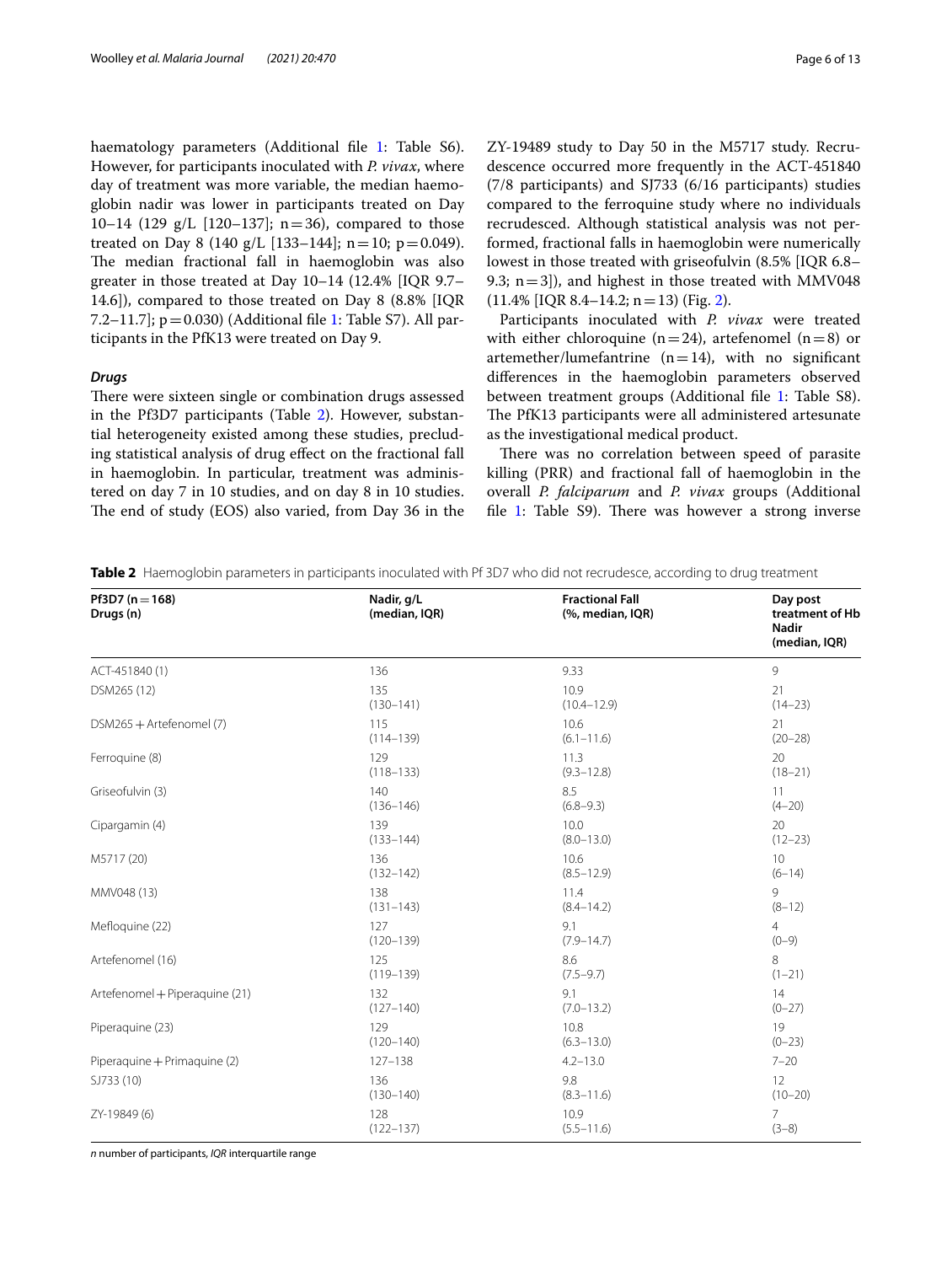

<span id="page-6-0"></span>correlation between PRR ( $r=-0.57$ ,  $p=0.026$ ) and the fractional fall in haemoglobin in the PfK13 group (Additional fle [1](#page-10-0): Table S10).

#### *Efect of parasitaemia*

In those inoculated with Pf3D7 and who did not experience recrudesce  $(n=170)$ , there were no correlations between any of the parasitaemia variables and haemoglobin nadir or fractional fall in haemoglobin, even after adjusting for drugs (Table [3](#page-6-1)). There were however strong correlations between  $PP_{Pre}$  (r=0.66, p=0.007) and PMR  $(r=0.61, p=0.016)$  and the fractional fall in haemoglobin in the PfK13 group, although all (15/15) PfK13 participants recrudesced (Additional fle [1](#page-10-0): Table S10).

In participants inoculated with *P. vivax* and who did not experience recrudescence (n=39), the  $PP_{Pre}$  correlated with the fractional fall in haemoglobin  $(r=0.32)$ ,  $p=0.045$ ), with this correlation remaining significant

when adjusted for drugs ( $p=0.041$ ). The TPB<sub>Pre</sub> correlated with the haemoglobin nadir ( $r = -0.57$ ,  $p = 0.0001$ ) and fractional fall in haemoglobin  $(r=0.39, p=0.013)$ , with both correlations remaining signifcant after adjustment for drug  $(p=0.0001$  and  $p=0.040$ , respectively) (Table [3\)](#page-6-1).

#### *Malaria‑attributable erythrocyte loss and the contribution of parasitized erythrocytes to the malaria‑attributable erythrocyte loss*

In participants inoculated with *P. falciparum*, the median total erythrocyte loss from inoculation until the day of haemoglobin nadir was 0.5 (IQR 0.3-0.7)  $\times 10^{12}$ erythrocytes/L, with this loss being greater in those inoculated with PfK13 (median 0.7 [IQR 0.6–0.8]  $\times 10^{12}$ /L) compared to Pf3D7 (median 0.5 [IQR 0.3–0.6]  $\times 10^{12}$ /L;  $p=0.0005$ ) (Table [4](#page-7-0)). The erythrocyte loss in those inoculated with *P. vivax* (median 0.5 [IQR 0.4–0.6]  $\times 10^{12}$ 

<span id="page-6-1"></span>**Table 3** Correlations between parasite parameters and haemoglobin variables in *P. falciparum* and *P. vivax* in those who did not recrudesce

| Correlation                                           | Pf3D7 ( $n = 170$ ) |                                    |                                  | P. vivax ( $n = 39$ ) |                                    |                                  |
|-------------------------------------------------------|---------------------|------------------------------------|----------------------------------|-----------------------|------------------------------------|----------------------------------|
|                                                       | r-value             | Unadjusted<br>P-value <sup>a</sup> | Adjusted<br>P-value <sup>b</sup> | r-value               | Unadjusted<br>P-value <sup>a</sup> | Adjusted<br>P-value <sup>c</sup> |
| PP <sub>Pre</sub> and Haemoglobin nadir               | 0.06                | 0.44                               | 0.82                             | $-0.47$               | 0.002                              | 0.001                            |
| PP <sub>Pre</sub> and Fractional Fall of Haemoglobin  | $-0.05$             | 0.49                               | 0.43                             | 0.32                  | 0.045                              | 0.041                            |
| TPB <sub>pre</sub> and Haemoglobin nadir              | 0.07                | 0.39                               | 0.99                             | $-0.57$               | 0.0001                             | 0.002                            |
| TPB <sub>Pre</sub> and Fractional Fall of Haemoglobin | $-0.01$             | 0.89                               | 0.78                             | 0.39                  | 0.013                              | 0.040                            |

*n* number of participants, *TPB<sub>pe</sub>* pre-treatment total parasite burden, *PP<sub>pe</sub>* Pre-treatment peak parasitaemia

<sup>a</sup> Pearson's correlation (with PP<sub>Pre</sub> and TBP log<sub>10</sub> transformed); <sup>b</sup>adjusted for drugs by including drug as an explanatory variable in a linear regression model; <sup>c</sup>adjusted for drugs and by day of treatment by including drug and day of treatment as explanatory variables in a linear regression model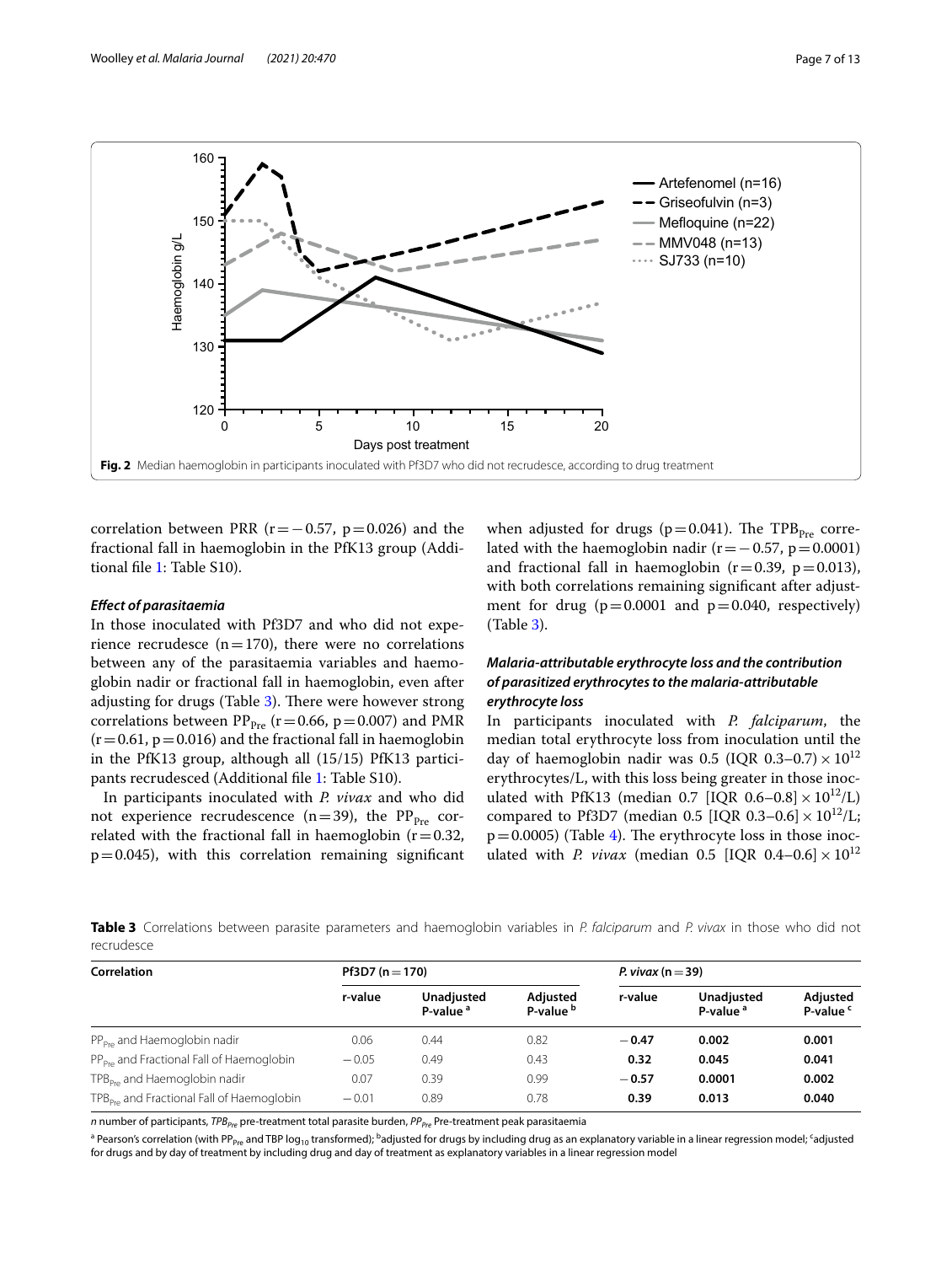<span id="page-7-0"></span>

| Pf all (n = 267)                                                                                                                                                                                                                                                                                                                                                                                                                                                                                                                                                                                                                                                                                                                                                                                                                                                                                                                                                                                                                                                                    | Median (IQR)                         | Pf 3D7 (n = 254)<br>Median (IQR)                                                                                                                               | $PfK13(n=15)$<br>Median (IQR) | P. vivax ( $n = 46$ )<br>Median (IQR) | $(3D7 vs K13)$ <sup>d</sup><br>P-value | (Pf all vs P. vivax) <sup>d</sup><br>P-value |
|-------------------------------------------------------------------------------------------------------------------------------------------------------------------------------------------------------------------------------------------------------------------------------------------------------------------------------------------------------------------------------------------------------------------------------------------------------------------------------------------------------------------------------------------------------------------------------------------------------------------------------------------------------------------------------------------------------------------------------------------------------------------------------------------------------------------------------------------------------------------------------------------------------------------------------------------------------------------------------------------------------------------------------------------------------------------------------------|--------------------------------------|----------------------------------------------------------------------------------------------------------------------------------------------------------------|-------------------------------|---------------------------------------|----------------------------------------|----------------------------------------------|
| Baseline RCC (x 10 <sup>12</sup> /L)                                                                                                                                                                                                                                                                                                                                                                                                                                                                                                                                                                                                                                                                                                                                                                                                                                                                                                                                                                                                                                                | $(4.7 - 5.8)$                        | $(4.7 - 5.8)$                                                                                                                                                  | $(4.6 - 5.2)$                 | $(4.7 - 5.2)$                         | 0.58                                   | 0.57                                         |
| Nadir RCC (x 10 <sup>12</sup> /L)                                                                                                                                                                                                                                                                                                                                                                                                                                                                                                                                                                                                                                                                                                                                                                                                                                                                                                                                                                                                                                                   | $(4.2 - 4.8)$<br>45                  | $(4.2 - 4.8)$<br>45                                                                                                                                            | $(3.8 - 4.6)$<br>44.          | $(4.0 - 4.8)$<br>44                   | 0.07                                   | $\overline{0.31}$                            |
| Total RCC Loss (x 10 <sup>12</sup> /L)                                                                                                                                                                                                                                                                                                                                                                                                                                                                                                                                                                                                                                                                                                                                                                                                                                                                                                                                                                                                                                              | $(0.3 - 0.7)$                        | $(0.3 - 0.6)$<br>50                                                                                                                                            | $(0.6 - 0.8)$                 | $(0.4 - 0.6)$<br>0.5                  | 0.0005                                 | 0.57                                         |
| Malaria-attributable RCC loss (x 10 <sup>12</sup> /L) <sup>a</sup>                                                                                                                                                                                                                                                                                                                                                                                                                                                                                                                                                                                                                                                                                                                                                                                                                                                                                                                                                                                                                  | $(0.04 - 0.36)$<br>$\overline{0.21}$ | $(0.04 - 0.33)$<br>0.20                                                                                                                                        | $(0.12 - 0.50)$<br>0.34       | $(0.04 - 0.33)$<br>0.21               | 0.06                                   | 0.87                                         |
| Malaria-attributable RCC loss/total RCC loss                                                                                                                                                                                                                                                                                                                                                                                                                                                                                                                                                                                                                                                                                                                                                                                                                                                                                                                                                                                                                                        | $(13 - 51)$                          | $(13 - 55)$                                                                                                                                                    | $(20 - 63)$<br>$\frac{1}{4}$  | $(13 - 55)$                           | 0.29                                   | 0.46                                         |
| Loss of pRBC/total malaria-attributable RBC loss                                                                                                                                                                                                                                                                                                                                                                                                                                                                                                                                                                                                                                                                                                                                                                                                                                                                                                                                                                                                                                    | $(0.006 - 0.060)$<br>0.015           | $(0.005 - 0.039)$<br>0.014                                                                                                                                     | $(0.068 - 0.616)$<br>0.128    | $(0.008 - 0.082)$<br>0.022            | 0.0001                                 | 0.19                                         |
| erythrocyte losses was determined by dividing the malaria-attributable losses by the erythrocyte losses and multiplying by 100 to generate a percentage; 'The loss of pRBCs was equal to the TPB <sub>Pre</sub> which was determined<br>using the AUC of the 18S qPCR data from day 4 until the time of treatment. For <i>P.foldparum</i> , the TPB <sub>re</sub> incorporated an adjustment to account for parasite sequestration, assumed to be an assumed approximately 25% at<br>$^6$ Calculated by subtracting the estimated phlebotomy-related RBC loss from the total RBC loss. For this calculation, the phlebotomy-related RBC loss was estimated by multiplying the participant's baseline RCC ( × 10 <sup>12</sup><br>any given timepoint. This calculation assumed that each erythrocyte was singly infected, and that parasite replication did not continue following treatment; "Mann-Whitney test of significance, not adjusted for multiple<br>by the estimated total phlebotomy blood volume (0.19L) from day<br>n number of participants; /QR interquartile range |                                      | of inoculation to the median day of haemoglobin nadir; <sup>b</sup> The percentage contribution of the malaria-attributable erythrocytes losses from the total |                               |                                       |                                        |                                              |

Woolley *et al. Malaria Journal (2021) 20:470* Page 8 of 13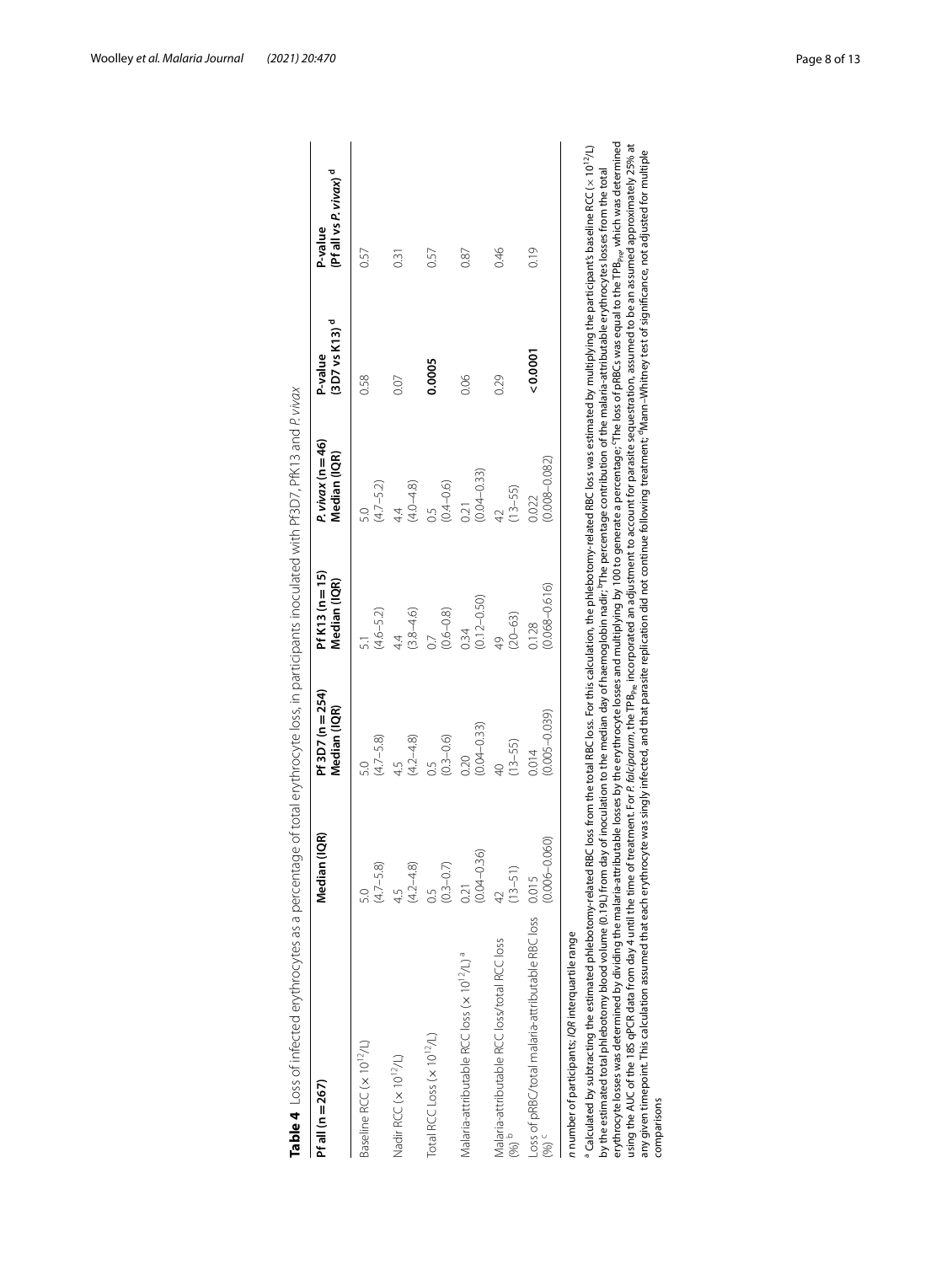erythrocytes/L) was similar to those inoculated with Pf3D7.

The malaria-attributable erythrocyte loss was estimated to be a median 0.21 (IQR 0.04–0.36)  $\times 10^{12}$ /L in participants inoculated with *P. falciparum*, or  $\sim$  42% of the total erythrocyte loss. Again, this loss was greater in the PfK13 group (median 0.34 [IQR 0.12–0.50]  $\times 10^{12}$ /L, or 49% of the total erythrocyte loss) compared to Pf3D7 group (median 0.20 [IQR 0.04–0.33]  $\times 10^{12}$ /L, or 40% of the total erythrocyte loss). In the *P. vivax* group, the median malaria-attributable erythrocyte loss was 0.21  $( IQR 0.4-0.33) \times 10^{12}/L$ , similar to the erythrocyte loss in the Pf3D7 group (Table [4\)](#page-7-0). Applying these percentages to the fractional fall in haemoglobin, the malaria-attributable fractional fall in haemoglobin was 4.1% (IQR 3.1–5.3) in those inoculated with Pf3D7 group, 7.2% (IQR 5.8–7.8) in those inoculated with PfK13, and 4.9% (IQR 3.7–6.1) in those inoculated with *P. vivax*.

In participants inoculated with *P. falciparum*, parasitized cells accounted for an estimated 0.015% (IQR 0.006–0.060%) of the malaria-attributable erythrocyte loss. This proportion was significantly higher in the PfK13 group (median 0.128 [IQR 0.068–0.616] %) compared to the Pf3D7 group (0.014 [IQR 0.005– 0.039] %, p < 0.0001). In those inoculated with *P. vivax*,

parasitized cells accounted for an estimated 0.022 (IQR 0.008–0.082) % of the malaria-attributable erythrocyte loss. The loss of parasitized cells as a percentage of the total malaria-attributable erythrocyte loss was associated with the  $TPB_{pre}$  in participants inoculated with each species (*P. falciparum* r=0.83, p < 0.001; *P. vivax* r=0.63, p < 0.001) and with each *P. falciparum* inocula  $(Pf3D7 r = 0.81, p < 0.001; PfK13 r = 0.56, p = 0.035).$ 

#### *Reticulocyte response*

In those inoculated with *P. falciparum*, the reticulocyte count increased from a median of 55 (IQR  $44-68$ ) ×  $10^9$ /L at baseline to 68 (IQR 54-90) ×  $10^9$ /L at EOS, representing a median 22% increase  $(p=0.0001)$ (Table [1,](#page-3-0) Fig. [3](#page-8-0)). A similar increase was seen among those inoculated with *P. vivax*. There was a significant correlation between the reticulocyte response and total erythrocyte loss in the *P. falciparum* group  $(r=0.13,$  $p=0.04$ ;  $n=240$ ) but not in the *in* the *P. vivax* group  $(r=0.08, p=0.60; n=44)$ . In the *P. falciparum* group, there was a correlation between age and the reticulocyte response  $(r=0.15, p=0.019; n=240)$ , although this was not observed in the *P. vivax* group.

<span id="page-8-0"></span>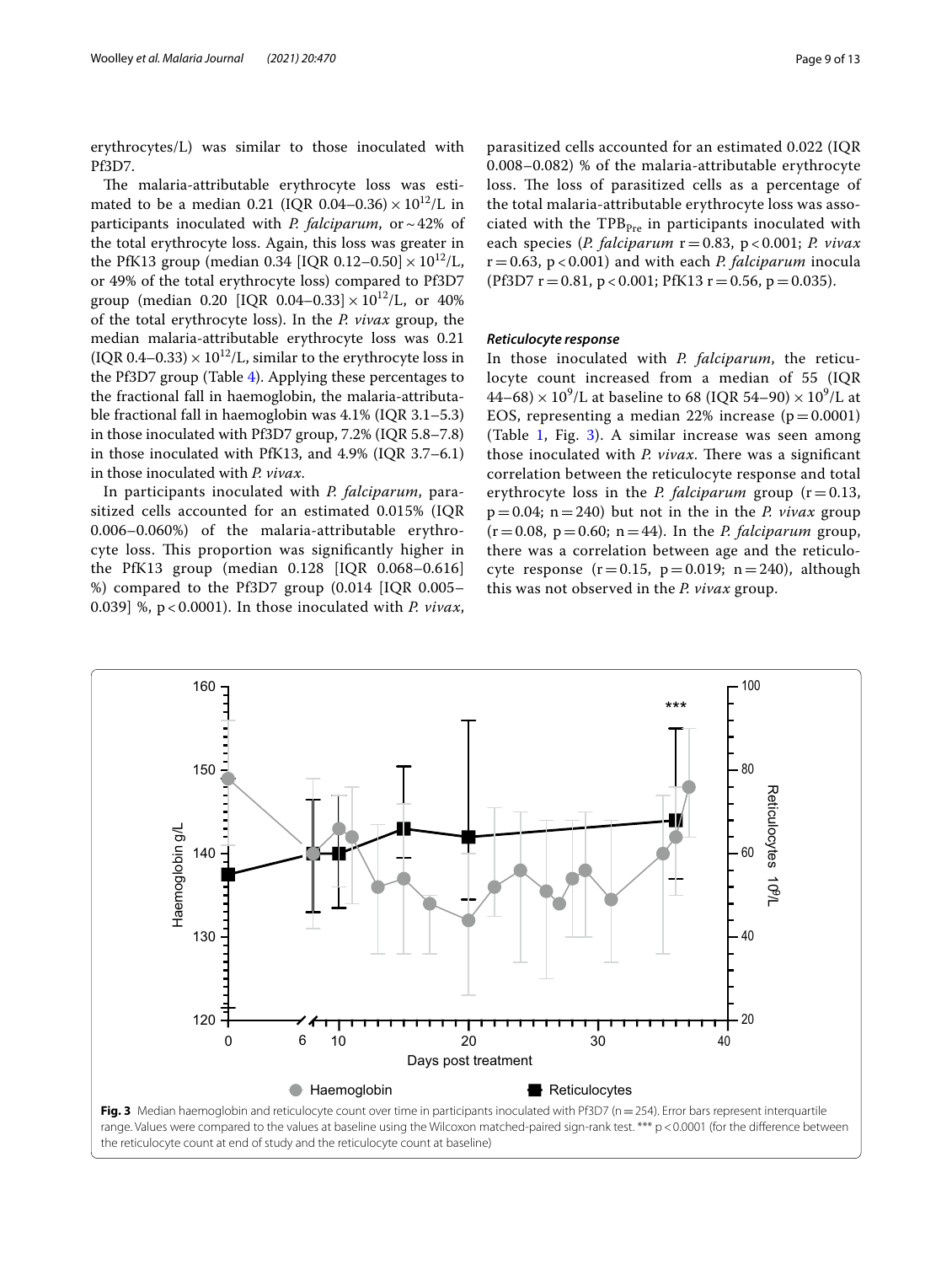#### **Discussion**

In this study, the haematological response to early experimental *P. falciparum* and *P. vivax* infection is described. The analysis demonstrates that in both *P. falciparum* and *P. vivax*, experimental infection results in an $\sim$ 11% fractional fall in haemoglobin, approximately half of which occurs prior to treatment. The haemoglobin nadir occurred $\sim$  12 days after treatment in participants inoculated with *P. falciparum* and 8 days in participants inoculated with *P. vivax*, returning to normal by 28 days in *P. falciparum* and 20 days in *P. vivax*.

Volunteer infection studies are associated with frequent blood sampling, and it was estimated that phlebotomy-related losses accounted for  $\sim$  60% of the total fractional fall in haemoglobin. Nonetheless, the malariaattributable loss from early experimental malaria, with parasitaemias only just reaching the limit of detection by microscopy, still accounted for a fractional fall in haemoglobin of  $\sim$  4% in Pf3D7,  $\sim$  7% in PfK13 and  $\sim$  5% in *P*. *vivax*, after accounting for phlebotomy related losses. It should be noted that in experimental malaria the duration of parasitaemia prior to treatment is only a few days, in contrast to endemic regions where low-level asymptomatic parasitaemia may persist in partially immune individuals for prolonged periods, thus the haemoglobin loss may be expected to be substantially greater. This is supported by recent studies from endemic regions, which have demonstrated a signifcant burden of anaemia associated with submicroscopic parasitaemia [\[10](#page-11-4), [11\]](#page-11-5).

In participants inoculated with *P. falciparum*, the fractional fall in haemoglobin was greater in those inoculated with an artemisinin-resistant PfK13 strain, compared to those inoculated with the artemisinin-sensitive Pf3D7 strain. Contributing factors that may have accounted for this greater fractional fall include a later day of treatment and higher parasitaemias in participants inoculated with PfK13 compared to Pf3D7, as well as the slower parasite reduction ratio, and the recrudescence that occurred in all of the PfK13 participants following treatment with artesunate. The day of haemoglobin nadir also occurred later in the PfK13 participants, and no participant recovered their haemoglobin prior to the end of study, again likely reflecting delayed parasite clearance and recrudescent parasitaemia. In the PfK13 participants the parasite reduction ratio was signifcantly and inversely correlated with the fall in haemoglobin, with slower parasite clearance associated with greater haemoglobin fall. Although this study was not designed to directly compare haemoglobin losses in participants inoculated with PfK13 vs Pf3D7, the results reported here are consistent with data from clinical studies reporting a greater incidence of anaemia in patients with drug-resistant *P. falciparum* [\[54](#page-12-7), [55\]](#page-12-8) and those given drugs with slower parasite clearance effects  $[56-59]$  $[56-59]$  $[56-59]$ . Thus, while this study did not allow direct comparison of the efect of diferent drugs on haemoglobin loss, the impact of parasite clearance on rates of anaemia should be considered in clinical trials evaluating antimalarials.

Consistent with the greater fall in haemoglobin in participants inoculated with PfK13, all of whom recrudesced, within the Pf3D7 group those who recrudesced also experienced a signifcantly greater fall in haemoglobin. These data are consistent with previous studies which have also demonstrated higher rates of anaemia associated with parasite recrudescence [\[13](#page-11-7), [60\]](#page-12-11).

It is also possible that the greater fractional fall in haemoglobin observed in participants inoculated with PfK13 may have been due in part to the fact that these participants were treated with artesunate. Post-artesunate anaemia is well described, and results from delayed clearance of once-infected erythrocytes [[23\]](#page-11-15). However, it is unlikely that this would be a signifcant contributor to erythrocyte loss at such low parasitaemias, and no participant inoculated with PfK13 had elevated markers of haemolysis [[44\]](#page-12-12).

In participants inoculated with *P. vivax*, we found that delaying day of treatment was associated with a greater fall in haemoglobin. This is also consistent with clinical studies reporting correlations between the time since symptom onset and degree of anaemia [[61–](#page-12-13)[64](#page-12-14)], and highlights the importance of early initiation of treatment.

In participants inoculated with *P. vivax*, a correlation between parasitaemia (whether measured as peak parasitaemia, or pre-treatment total parasite burden) and the fractional fall in haemoglobin was observed. This is as expected, and consistent with clinical data demonstrating a correlation between parasitaemia and anaemia [[63,](#page-12-15) [64](#page-12-14)]. Unexpectedly, this association was not observed in the much larger group of participants inoculated with Pf3D7. It is possible the heterogeneity of the Pf3D7 studies (with diferent treatment days and diferent drugs evaluated), together with the low parasitaemias, may have obscured any association between parasitaemia and fractional fall in haemoglobin.

In this study we attempted to quantify the loss of parasitized cells as a proportion of the overall malariaattributable erythrocyte loss. Similar analyses have been conducted previously, including in clinical malaria in endemic regions [\[13](#page-11-7)], and in neurosyphilis patients receiving malariotherapy  $[12, 14]$  $[12, 14]$  $[12, 14]$  $[12, 14]$  $[12, 14]$ . In the former study, Price et al. [\[13](#page-11-7)] evaluated the haematological response to *P. falciparum* malaria in over 4000 children and adults in Thailand during 1990–1995, and estimated that parasitized cells accounted for 7.9% of the total malariaattributable loss. A similar estimate was obtained by Jakeman et al. [[12\]](#page-11-6), who used data from neurosyphilis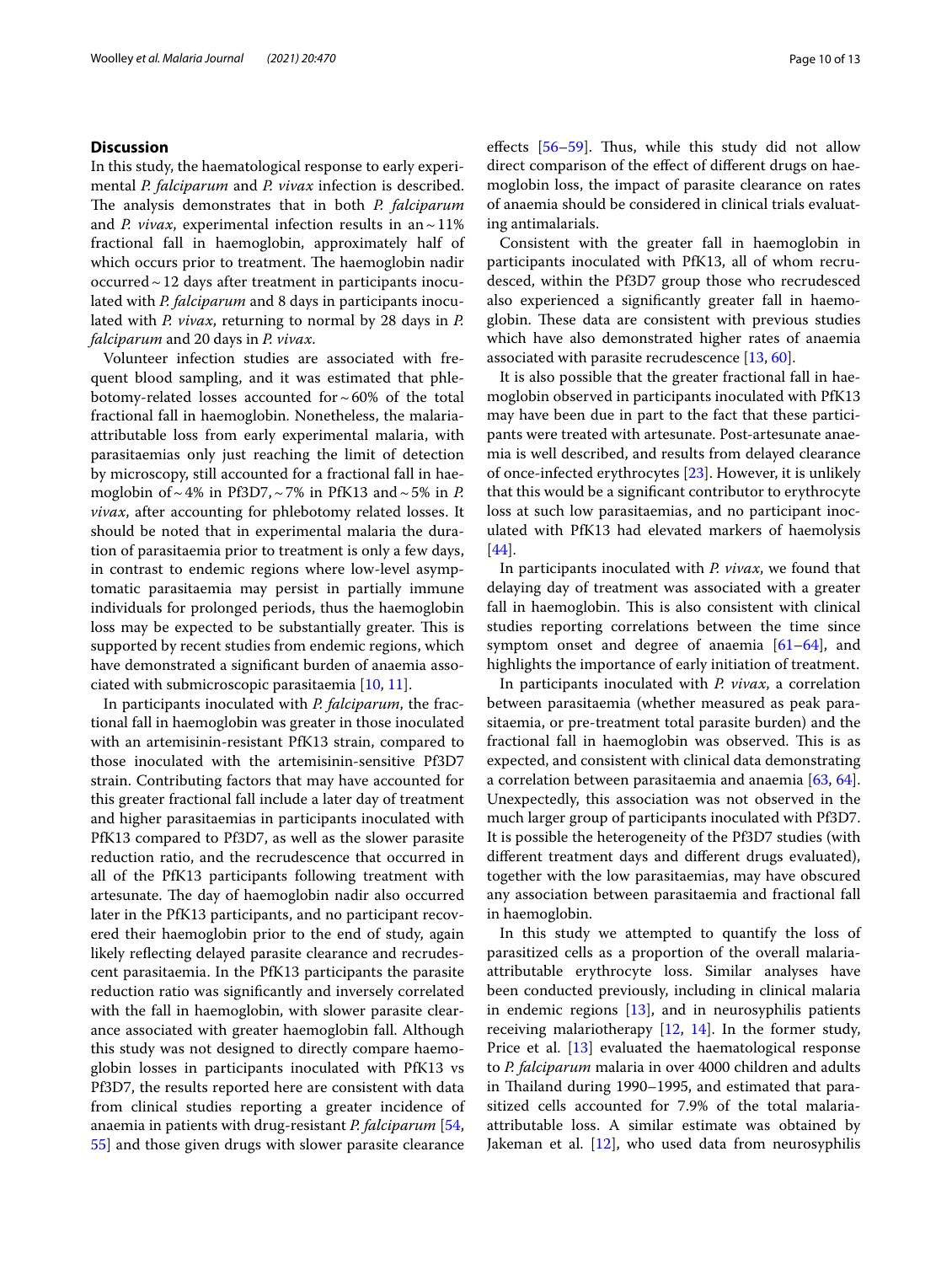patients undergoing malariotherapy to estimate that *P. falciparum* parasitized cells accounted for  $\sim$  10.5% of erythrocytes lost. In neurosyphilis patients inoculated with *P. vivax*, Collins et al. [[14\]](#page-11-8) estimated that only 2.9% of the reduction in haemoglobin was due to destruction of parasitized erythrocytes. In the current study involving very low parasitaemias, our analyses demonstrated that parasitized cells accounted for only 0.015% of erythrocytes lost in volunteers inoculated with Pf3D7, and 0.022% in those inoculated with *P. vivax*. This suggests that in submicroscopic infections, the relative contribution of the loss of unparasitized cells to malarial anaemia is likely much greater than that seen in higher parasitaemia infections.

The mechanisms mediating the loss of unparasitized cells at such low parasitaemias remain incompletely understood. In malaria volunteer infection studies, despite the low parasite counts, participants still experience a signifcant infammatory response, with elevated levels of IFN-γ and IL-6  $[65-67]$  $[65-67]$  $[65-67]$  potentially contributing to inhibition of erythropoiesis [[68\]](#page-12-18). Additional contributors to the loss of unparasitized cells in acute clinical malaria include haemolysis, decreased red blood cell deformability, antibody and complement binding to erythrocytes, loss of complement regulatory proteins on the surface of unparasitized erythrocytes [\[69](#page-12-19)] and increase in splenic size [[70](#page-12-20)] with associated splenic clearance of uninfected erythrocytes [[71\]](#page-12-21). However, the role of these processes in low-parasitaemia infections such as volunteer infection studies has been more difficult to defne [\[16](#page-11-10)].

This study had a number of limitations. First, there was substantial heterogeneity between and within the individual malaria volunteer infection studies, including the drug used, the day of treatment, and the study duration, making it difficult to account for factors associated with haemoglobin loss. Second, in the *P. vivax* infection studies, the calculation of total parasite burden prior to antimalarial treatment did not account for parasite sequestration. Recent studies have suggested that in chronic *P. vivax* infection, a very high proportion of parasitized erythrocytes are sequestered in the spleen [[52\]](#page-12-5), and it has also been shown that splenic accumulation may occur even in early *P. vivax* infection [\[70](#page-12-20)]. It is possible that this may in part explain the low contribution of peripheral parasitized cells to the malaria-attributable erythrocyte loss, in this study and in others [\[14](#page-11-8)]. Finally, this study was conducted in malaria-naïve healthy adults, and these data may not be applicable to children, or to adults in malaria-endemic regions where immunity maybe present.

In summary, this study demonstrates that a small but statistically signifcant fall in haemoglobin occurs in experimental malaria infection, despite parasitaemias that are only just at the level of microscopic detection. This study adds to studies from endemic regions reporting a signifcant burden of anaemia from asymptomatic and submicroscopic infections, highlighting the importance of treating these groups to reduce the overall burden of anaemia. Finally, this detailed description of the expected haemoglobin loss in malaria volunteer infection studies can be used as a baseline against which to compare the haemoglobin losses that may occur when new antimalarial drugs are evaluated in this model.

#### **Abbreviations**

ANOVA: Analysis of variance; AUC: Area under the curve; EOS: End of study; HB-FF: Fractional fall in haemoglobin; HREC: Human research ethics committee; IBSM: Induced blood-stage malaria; IFN: Interferon; IQR: Interquartile range; MMV: Medicines Malaria Venture; Pf3D7: 3D7 strain of *P. falciparum*; PfK13: K13 artemisinin-resistant strain of *P. falciparum*; PMR: Parasite multiplication rate; PP: Peak parasitaemia; PP<sub>Pre</sub>: Pre-treatment peak parasitaemia; PRR: Parasite reduction ratio; pRBC: Parasitized red blood cell; qPCR: Quantitative Polymerase Chain Reaction; RBC: Red blood cell; RCC: Red cell count; RNA: Ribonucleic acid; SD: Standard deviation; TPB<sub>Pre</sub>: Pre-treatment total parasite burden; uRBC: Unparasitized red blood cell; VIS: Volunteer infection studies.

#### **Supplementary Information**

The online version contains supplementary material available at [https://doi.](https://doi.org/10.1186/s12936-021-04003-7) [org/10.1186/s12936-021-04003-7](https://doi.org/10.1186/s12936-021-04003-7).

<span id="page-10-0"></span>**Additional fle 1.** Additional tables.

#### **Acknowledgements**

The authors would like to thank the volunteers who participated in the studies, the Malaria Venture for encouraging investigator-driven research, and Cadila Healthcare Ltd and Merck Ltd for approval to use their data.

#### **Authors' contributions**

SDW, LM, JSM and BEB contributed to the design of the study. SDW, JW, LM, JSM and BEB participated in the implementation of the study and/or analysis of results. SDW, ML, SC, JJM, JSM and BEB participated in writing the manuscript. All authors read and approved the fnal manuscript.

#### **Funding**

QIMR Berghofer Medical Research Institute, Medicines for Malaria Venture, Cadila Healthcare Ltd and Merck Ltd sponsored and funded the studies. JSM received funding from a National Health and Medical Research Council of Australia (NHMRC) program Grant (1132975). JSM is also supported by a NHMRC Practitioner Fellowship.

#### **Availability of data and materials**

The datasets used and/or analysed during the current study are available from the corresponding author on reasonable request.

#### **Declarations**

#### **Ethics approval and consent for participate**

Ethical approval for all studies was given by the QIMR Berghofer Human Research Ethics Committee.

#### **Consent for publication**

Not applicable.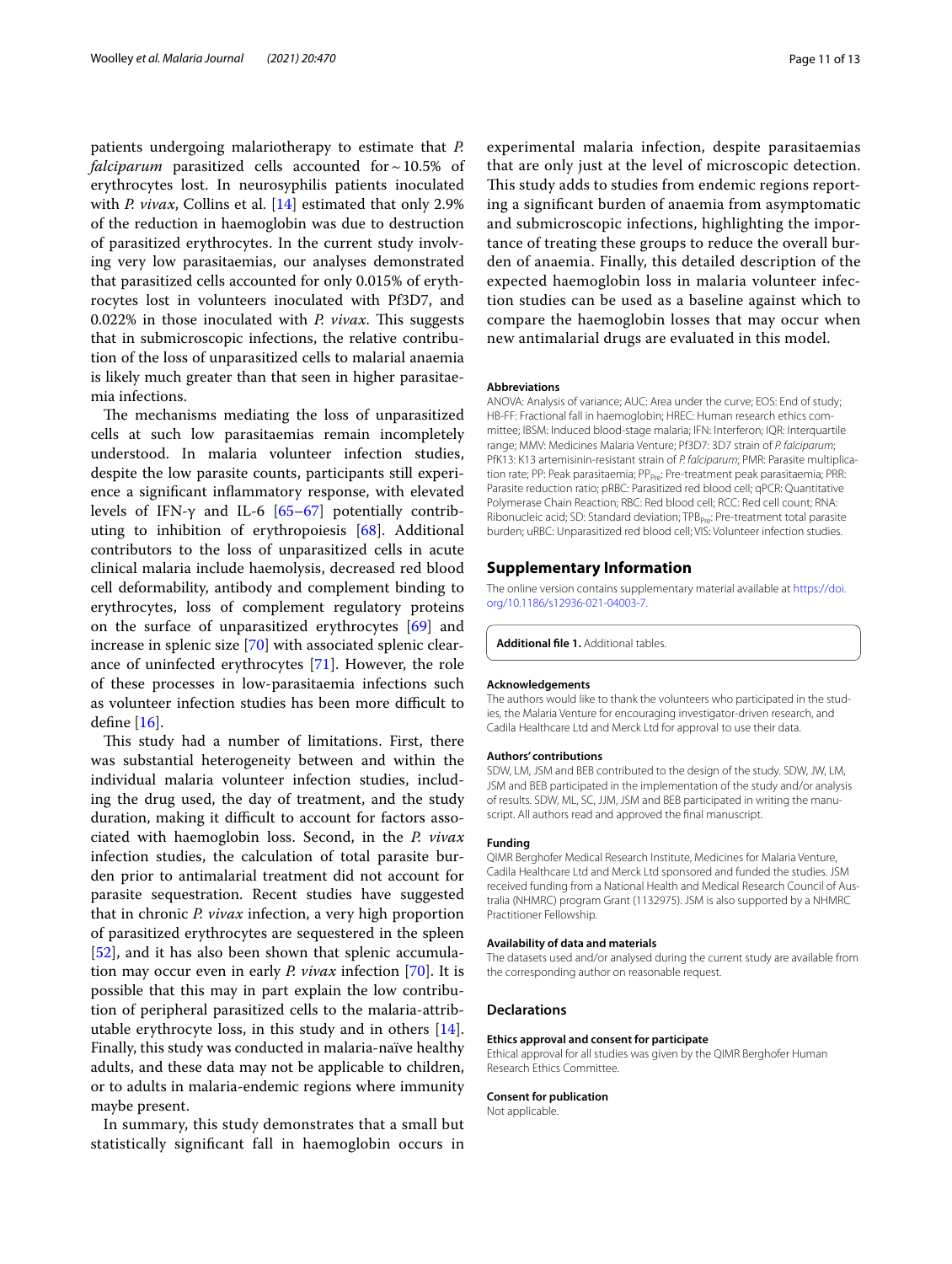#### **Competing interests**

The authors declare that they have no competing interests.

#### **Author details**

<sup>1</sup>QIMR Berghofer Medical Research Institute, 300 Herston Road, Brisbane, QLD 4006, Australia. <sup>2</sup> Centre of Defence Pathology, Royal Centre for Defence Medicine, Joint Hospital Group, ICT Building, Birmingham Research Park, Vincent Drive, Birmingham, UK. <sup>3</sup>Present Address: Clinical Sciences Department, Liverpool School of Tropical Medicine, Pembroke Place, Liverpool, UK. <sup>4</sup>Medicines for Malaria Venture, 20 Route de Pre-Bois, PO Box 1826, 1215 Geneva, Switzerland. <sup>5</sup> Present Address: Laboratory of Malaria Immunology and Vaccinology, NIAID, National Institutes of Health, Bethesda, USA. <sup>6</sup> Present Address: The Peter Doherty Institute for Infection and Immunity, The University of Melbourne and the Royal Melbourne Hospital, Melbourne, VIC, Australia.

## Received: 15 September 2021 Accepted: 1 December 2021

#### **References**

- <span id="page-11-0"></span>1. WHO. World Malaria Report 2020. Geneva: World Health Organization; 2020.
- <span id="page-11-1"></span>2. WHO. The potential impact of health service disruptions on the burden of malaria 2020. Geneva: World Health Organization; 2020.
- <span id="page-11-2"></span>3. Douglas NM, Lampah DA, Kenangalem E, Simpson JA, Poespoprodjo JR, Sugiarto P, et al. Major burden of severe anemia from non-falciparum malaria species in Southern Papua: a hospital-based surveillance study. PLoS Med. 2013;10:e1001575.
- Cohee LM, Opondo C, Clarke SE, Halliday KE, Cano J, Shipper AG, et al. Preventive malaria treatment among school-aged children in sub-Saharan Africa: a systematic review and meta-analyses. Lancet Glob Health. 2020;8:e1499–511.
- 5. Gaston RT, Ramroop S, Habyarimana F. Joint modelling of malaria and anaemia in children less than fve years of age in Malawi. Heliyon. 2021;7:e06899.
- 6. von Seidlein L, Olaosebikan R, Hendriksen ICE, Lee SJ, Adedoyin OT, Agbenyega T, et al. Predicting the clinical outcome of severe falciparum malaria in african children: fndings from a large randomized trial. Clin Infect Dis. 2012;54:1080–90.
- 7. Schellenberg D, Schellenberg JRMA, Mushi A, de Savigny D, Mgalula L, Mbuya C, et al. The silent burden of anaemia in Tanzanian children: a community-based study. Bulletin World Health Organ. 2003;81:581–90.
- 8. de Mast Q, van Dongen-Lases EC, Swinkels DW, Nieman A-E, Roestenberg M, Druilhe P, et al. Mild increases in serum hepcidin and interleukin-6 concentrations impair iron incorporation in haemoglobin during an experimental human malaria infection. Br J Haematol. 2009;145:657–64.
- <span id="page-11-3"></span>9. Sumbele IUN, Kimbi HK, Ndamukong-Nyanga JL, Nweboh M, Anchang-Kimbi JK, Lum E, et al. Malarial anaemia and anaemia severity in apparently healthy primary school children in urban and rural settings in the Mount Cameroon area: cross sectional survey. PLoS One. 2015;10:e0123549.
- <span id="page-11-4"></span>10. Pava Z, Burdam FH, Handayuni I, Trianty L, Utami RAS, Tirta YK, et al. Submicroscopic and asymptomatic *Plasmodium* parasitaemia associated with signifcant risk of anaemia in Papua Indonesia. PLoS One. 2016;11:e0165340.
- <span id="page-11-5"></span>11. Lufungulo Bahati Y, Delanghe J, Bisimwa Balaluka G, Sadiki Kishabongo A, Philippé J. Asymptomatic submicroscopic *Plasmodium* infection is highly prevalent and is associated with anemia in children younger than 5 Years in South Kivu/Democratic Republic of Congo. Am J Trop Med Hyg. 2020;102:1048–55.
- <span id="page-11-6"></span>12. Jakeman GN, Saul A, Hogarth WL, Collins WE. Anaemia of acute malaria infections in non-immune patients primarily results from destruction of uninfected erythrocytes. Parasitology. 1999;119:127–33.
- <span id="page-11-7"></span>13. Price RN, Simpson JA, Luxemburger C, Hkirjaroen L, Chongsuphajaisiddhi T, White NJ. Factors contributing to anemia after uncomplicated falciparum malaria. Am J Trop Med Hyg. 2001;65:614–22.
- <span id="page-11-8"></span>14. Collins WE, Jeffery GM, Roberts JM. A retrospective examination of anemia during infection of humans with *Plasmodium vivax*. Am J Trop Med Hyg. 2004;68:410–2.
- <span id="page-11-9"></span>15. Narsaria N, Mohanty C, Das BK, Mishra SP, Prasad R. Oxidative stress in children with severe malaria. J Trop Pediatr. 2012;58:147–50.
- <span id="page-11-10"></span>16. Oyong DA, Kenangalem E, Poespoprodjo JR, Beeson JG, Anstey NM, Price RN, et al. Loss of complement regulatory proteins on uninfected erythrocytes in vivax and falciparum malaria anemia. JCI Insight. 2018;3:e124854.
- <span id="page-11-11"></span>17. Barber BE, Grigg MJ, Piera K, Amante FH, William T, Boyle MJ, et al. Antiphosphatidylserine immunoglobulin M and immunoglobulin G antibodies are higher in vivax than falciparum malaria, and associated with early anemia in both species. J Infect Dis. 2019;220:1435–43.
- <span id="page-11-12"></span>18. Lamikanra AA, Theron M, Kooij TWA, Roberts DJ. Hemozoin (malarial pigment) directly promotes apoptosis of erythroid precursors. PLoS ONE. 2009;4:8446.
- 19. Panichakul T, Payuhakrit W, Panburana P, Wongborisuth C, Hongeng S, Udomsangpetch R. Suppression of erythroid development in vitro by *Plasmodium vivax*. Malar J. 2012;11:173.
- 20. Giribaldi G, Ulliers D, Schwarzer E, Roberts I, Piacibello W, Arese P. Hemozoin- and 4-hydroxynonenal-mediated inhibition of erythropoiesis. Possible role in malarial dyserythropoiesis and anemia. Haematologica. 2004;89:492–3.
- <span id="page-11-13"></span>21. Casals-Pascual C, Kai O, Cheung JOP, Williams S, Lowe B, Nyanoti M, et al. Suppression of erythropoiesis in malarial anemia is associated with hemozoin *in vitro* and *in vivo*. Blood. 2006;108:2569–77.
- <span id="page-11-14"></span>22. Muriuki JM, Mentzer AJ, Mitchell R, Webb EL, Etyang AO, Kyobutungi C, et al. Malaria is a cause of iron defciency in African children. Nat Med. 2021;27:653–8.
- <span id="page-11-15"></span>23. Jauréguiberry S, Ndour PA, Roussel C, Ader F, Safeukui I, Nguyen M, et al. Postartesunate delayed hemolysis is a predictable event related to the lifesaving efect of artemisinins. Blood. 2014;124:167–75.
- <span id="page-11-16"></span>24. Stanisic DI, Mccarthy JS, Good MF. Controlled human malaria infection: applications, advances, and challenges. Infect Immun. 2017;6:e00479-e517.
- <span id="page-11-17"></span>25. Marquart L, Baker M, O'Rourke P, McCarthy JS. Evaluating the pharmacodynamic efect of antimalarial drugs in clinical trials by quantitative PCR. Antimicrob Agents Chemother. 2015;59:4249–59.
- 26. Moehrle JJ, Duparc S, Siethoff C, van Giersbergen PLM, Craft JC, Arbe-Barnes S, et al. First-in-man safety and pharmacokinetics of synthetic ozonide OZ439 demonstrates an improved exposure profle relative to other peroxide antimalarials. Br J Clin Pharmacol. 2013;75:535–48.
- 27. Collins KA, Wang CYT, Adams M, Mitchell H, Robinson GJ, Rampton M, et al. A *Plasmodium vivax* experimental human infection model for evaluating efficacy of interventions. J Clin Invest. 2020;130:2920-7.
- 28. Phumla S, Cristina D, Hilary J, Grant L, Lubbe W, Elizabeth A, et al. Safety, tolerability, pharmacokinetics, and antimalarial activity of the novel *Plasmodium* phosphatidylinositol 4-kinase inhibitor MMV390048 in healthy volunteers. Antimicrob Agents Chemother. 2021;64:e01896-e1919.
- 29. McCarthy JS, Rückle T, Elliott SL, Ballard E, Collins KA, Marquart L, et al. A single-dose combination study with the experimental antimalarials artefenomel and DSM265 to determine safety and antimalarial activity against blood-stage *Plasmodium falciparum* in healthy volunteers. Antimicrob Agents Chemother. 2019;64:e01371-e1419.
- 30. Collins KA, Wang CY, Adams M, Mitchell H, Rampton M, Elliott S, et al. A controlled human malaria infection model enabling evaluation of transmission-blocking interventions. J Clin Invest. 2018;128:1551–62.
- 31. McCarthy JS, Abd-Rahman AN, Collins KA, Marquart L, Griffin P, Kümmel A, et al. Defning the antimalarial activity of Cipargamin in healthy volunteers experimentally infected with blood-stage *Plasmodium falciparum*. Antimicrob Agents Chemother. 2021;65:e01423-e1520.
- 32. Collins KA, Rückle T, Elliott S, Marquart L, Ballard E, Chalon S, et al. DSM265 at 400 milligrams clears asexual stage parasites but not mature gametocytes from the blood of healthy subjects experimentally infected with *Plasmodium falciparum*. Antimicrob Agents Chemother. 2019;63:e01837-e1918.
- 33. Collins KA, Abd-Rahman AN, Marquart L, Ballard E, Gobeau N, Griffin P, et al. Antimalarial activity of artefenomel against asexual parasites and transmissible gametocytes during experimental blood-stage *Plasmodium vivax* infection. J Infect Dis. 2020. <https://doi.org/10.1093/infdis/jiaa287>.
- 34. Gaur AH, McCarthy JS, Panetta JC, Dallas RH, Woodford J, Tang L, et al. Safety, tolerability, pharmacokinetics, and antimalarial efficacy of a novel *Plasmodium falciparum* ATP4 inhibitor SJ733: a frst-in-human and induced blood-stage malaria phase 1a/b trial. Lancet Infect Dis. 2020;20:964–75.